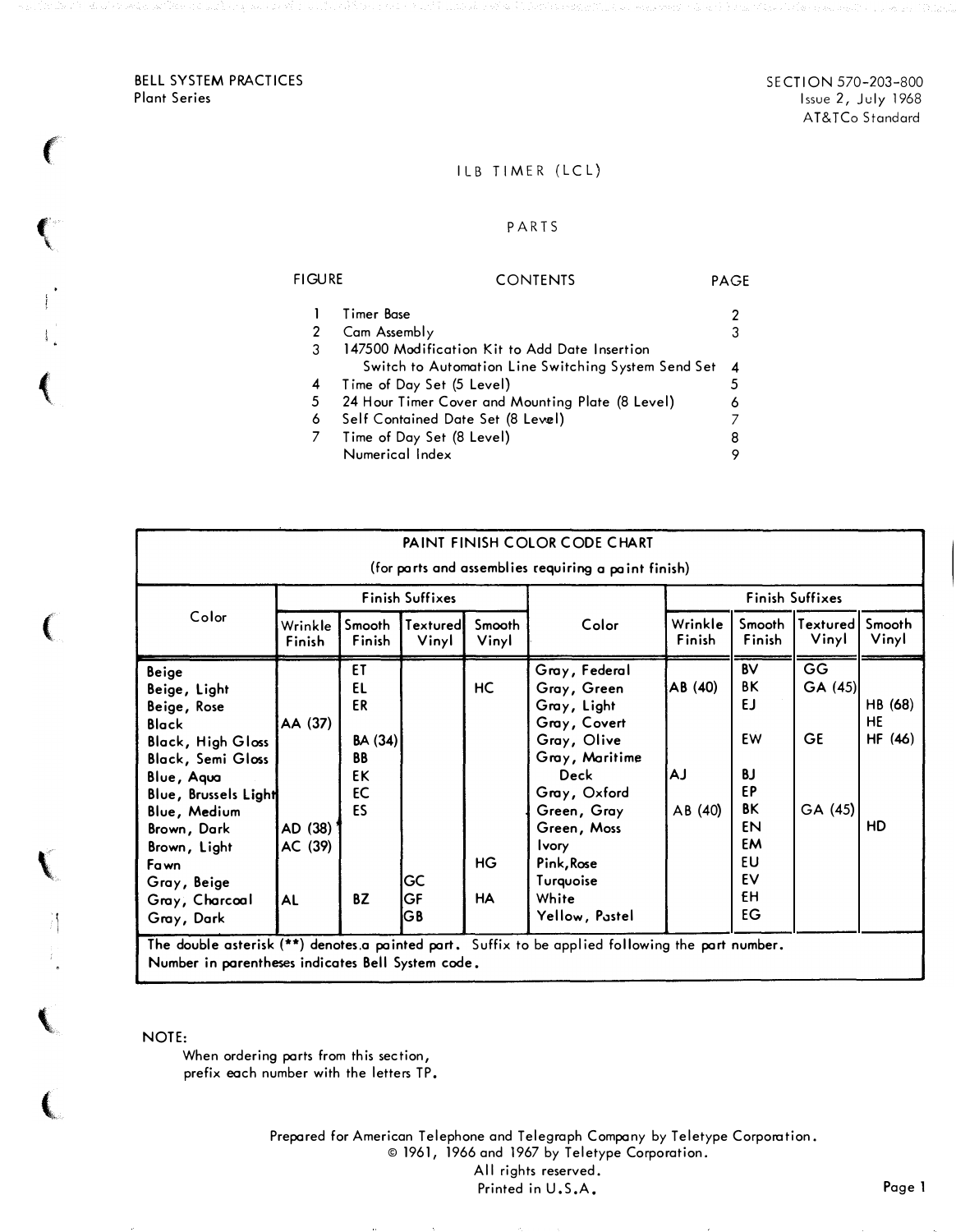

SECTION 570-203-800

**FIGURE**  $\overline{\cdot}$ TIMER BASE

Page 2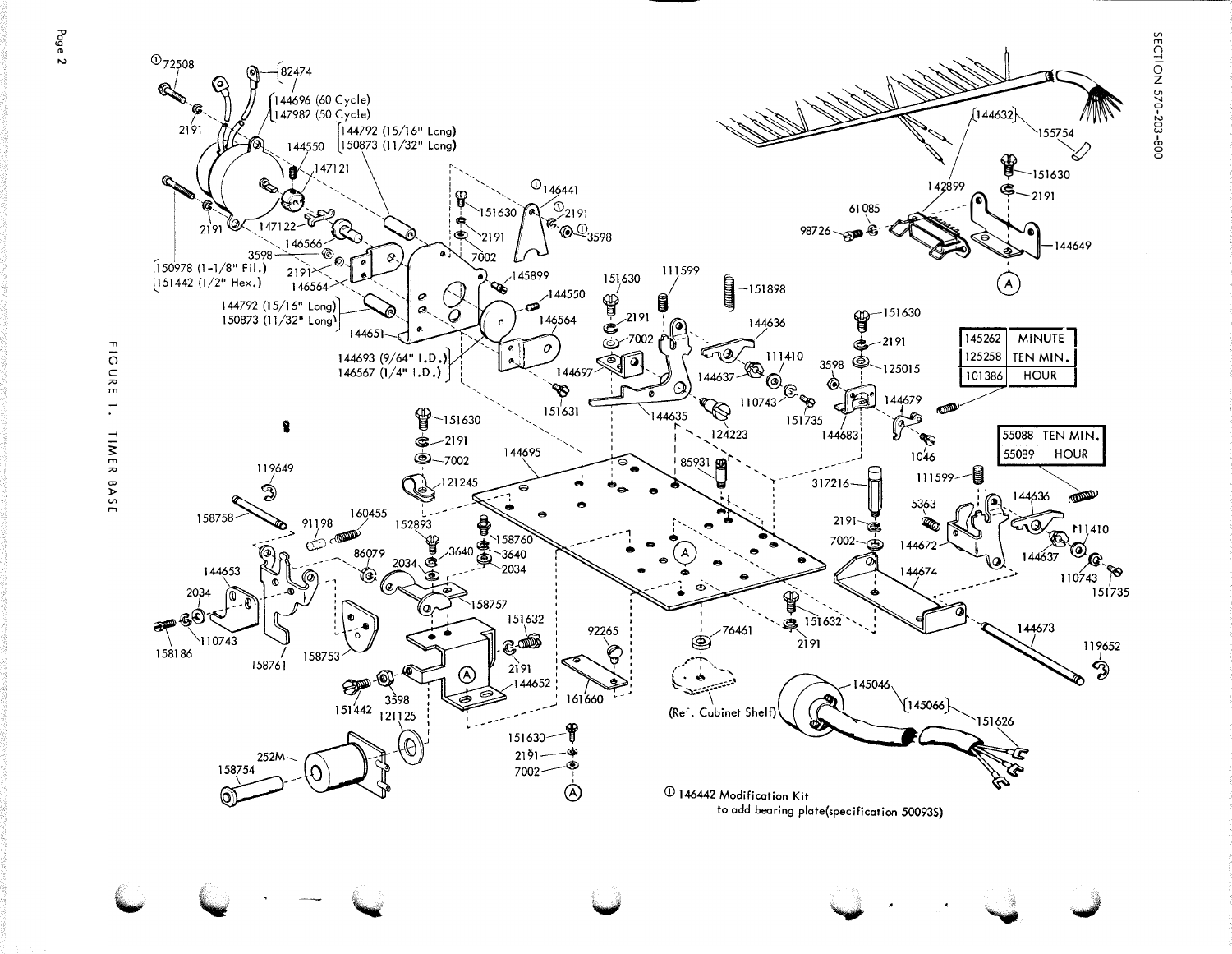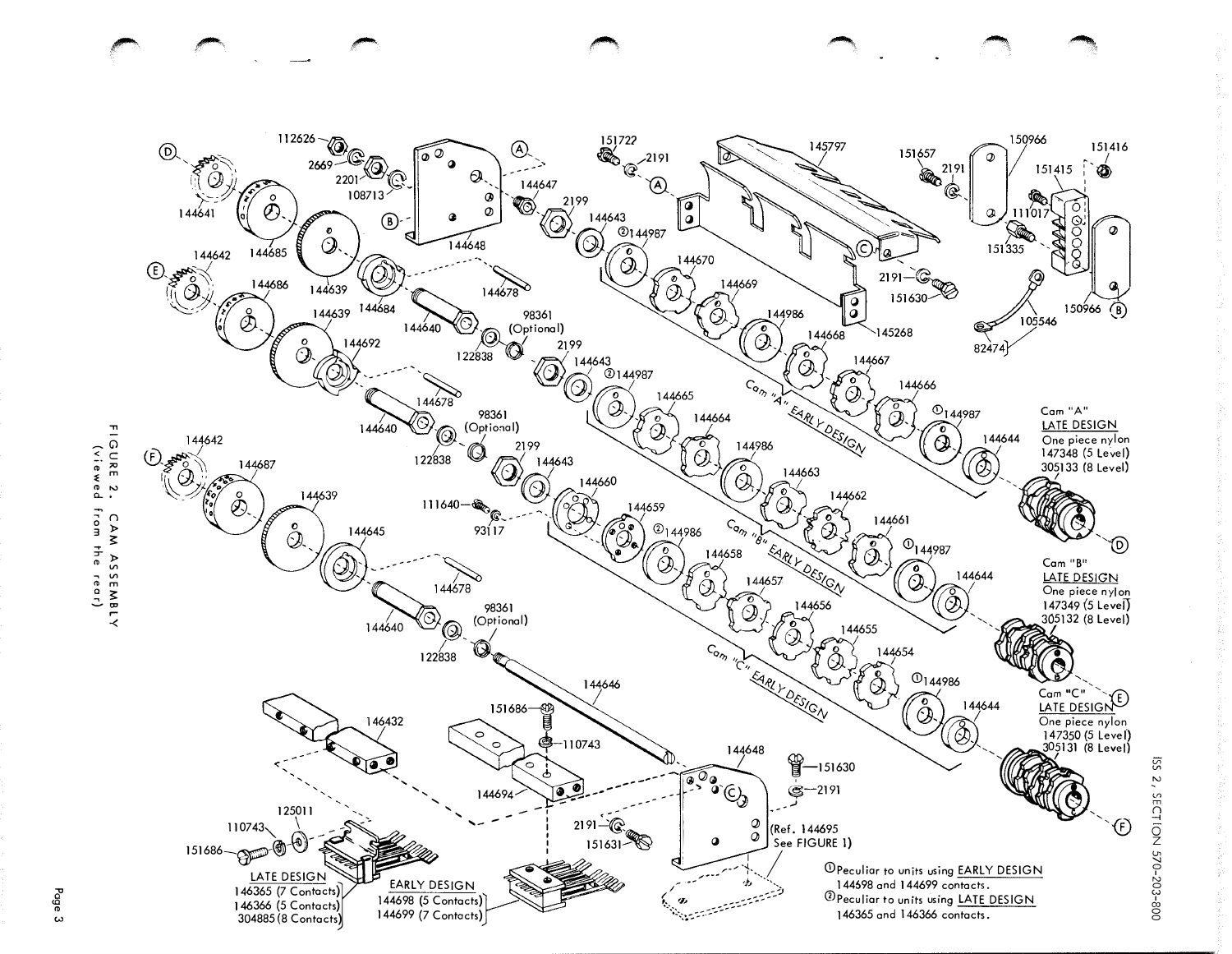

 $^\circledR$ Part of 147355 Cable Assembly<br>©Part of 147358 Cable Assembly

Page 4

SECTI ON 570-203-800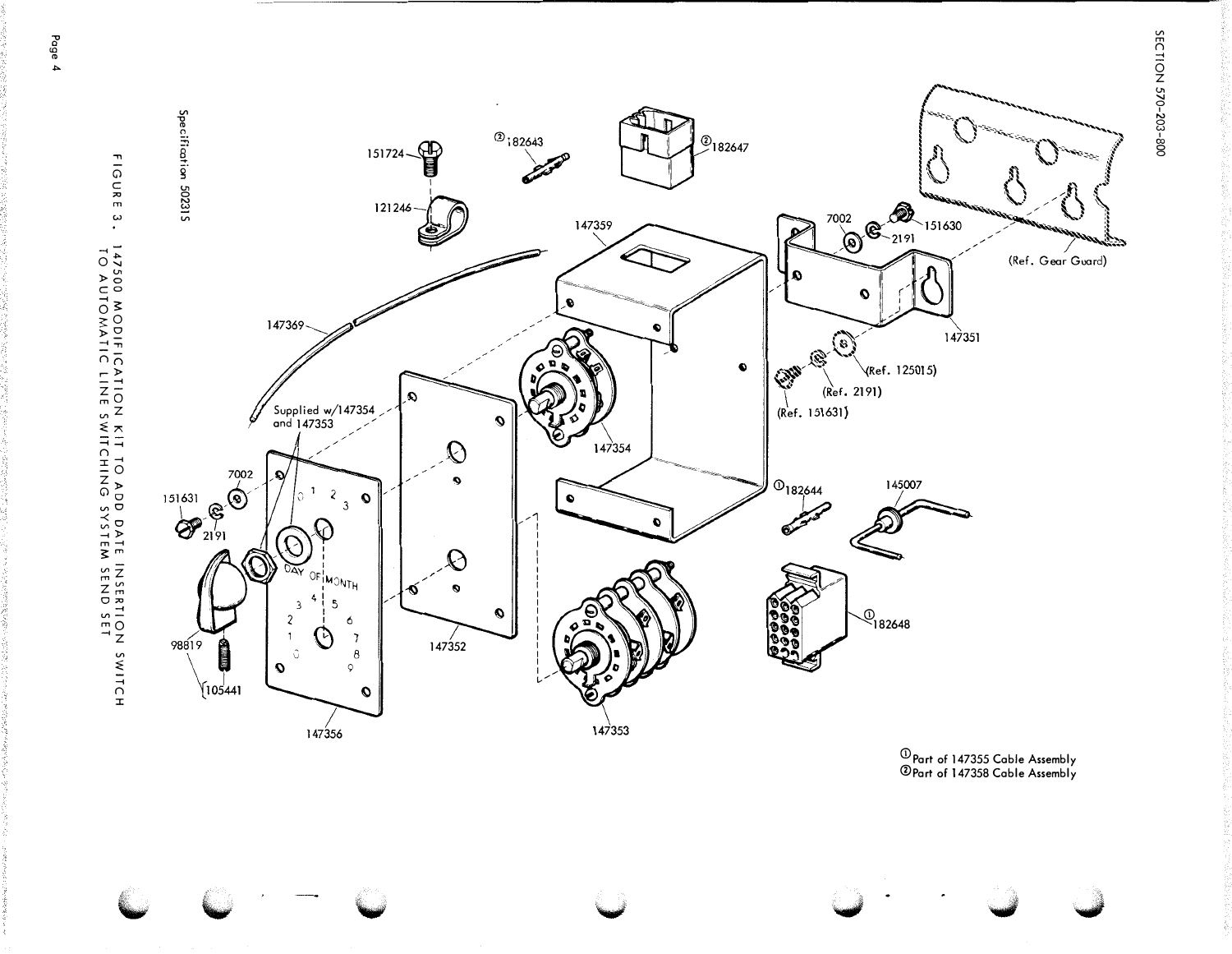

FIGURE 4. TIME OF DAY SET (5 LEVEL)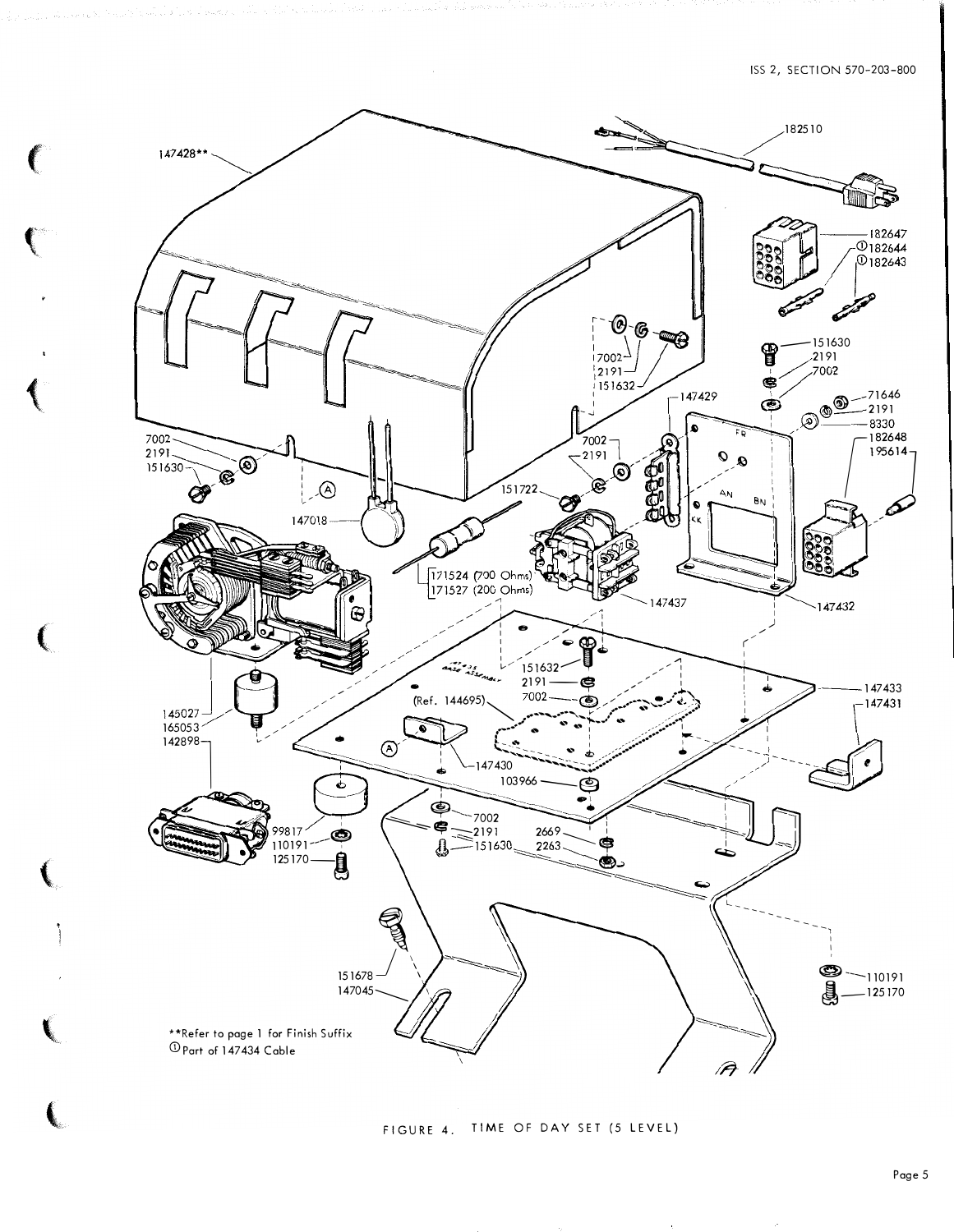

\*\*Refer to page 1 for Finish Suffix  $\overline{\text{O}}$  Part of 306626 Cable Assembly

## FIGURE 5. 24 HOUR TIMER COVER AND MOUNTING PLATE (8 LEVEL)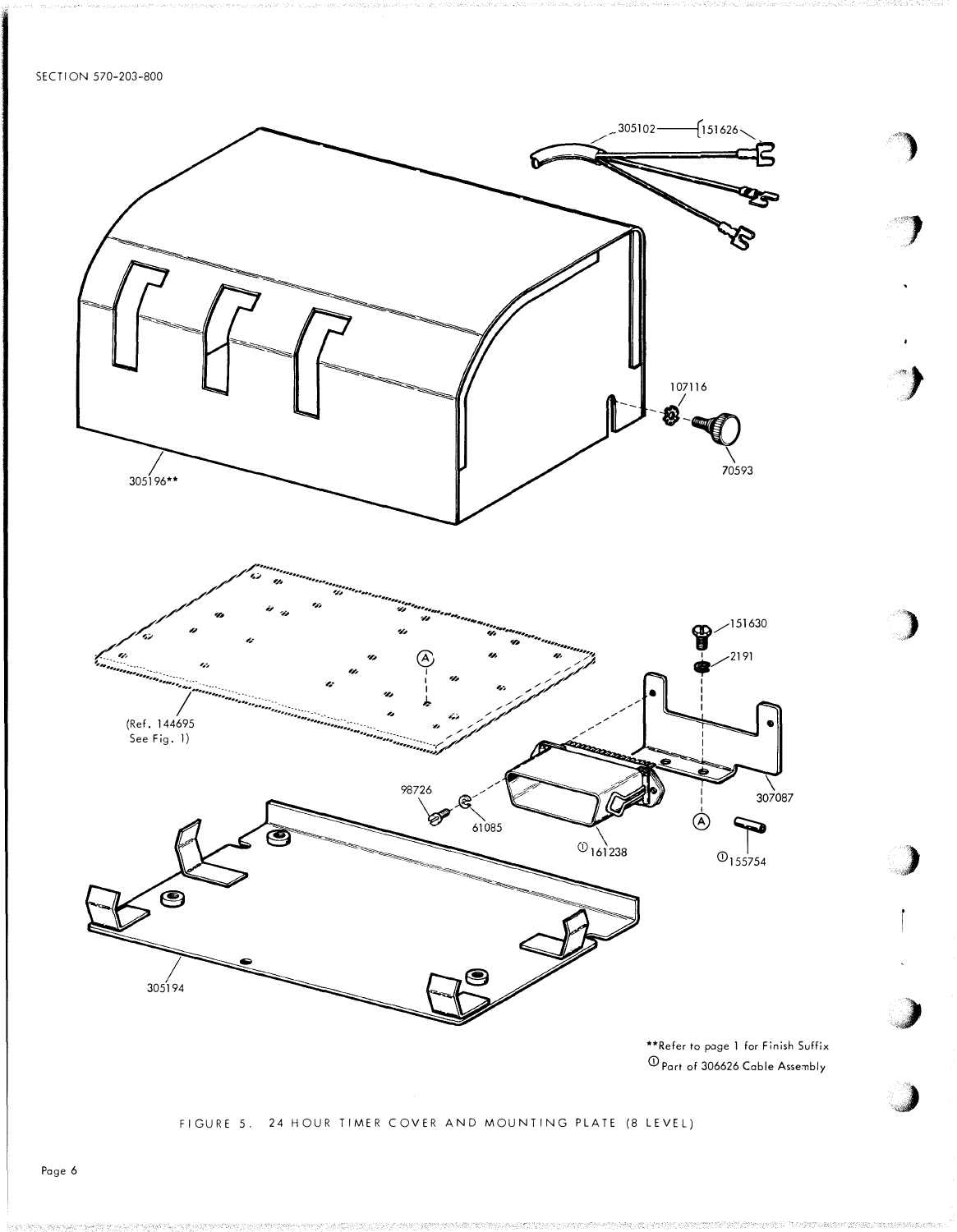

(

### FIGURE 6. SELF CONTAINED DATE SET (8 LEVEL)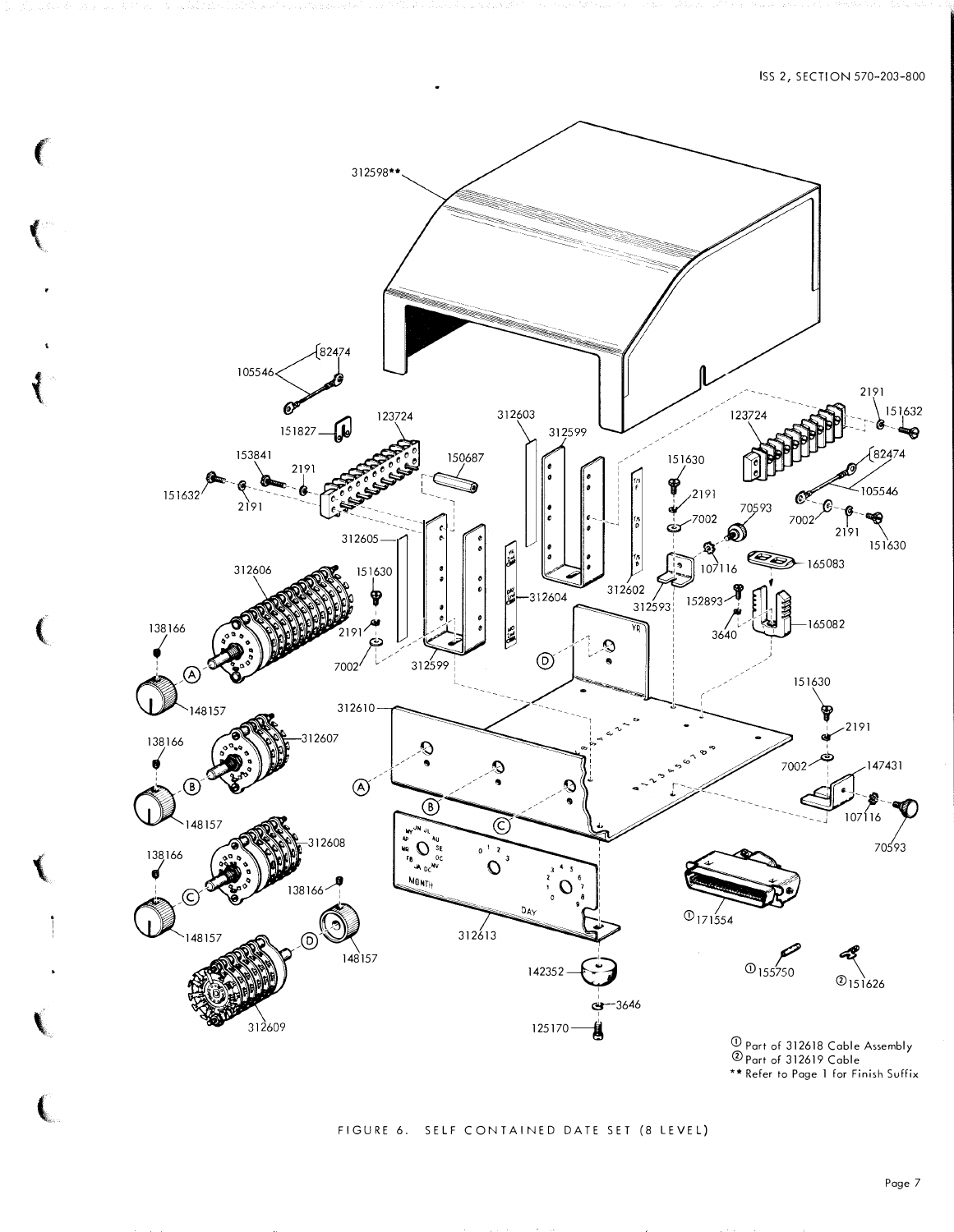

\*\*Refer to Page 1 for Finish Suffix <sup>1</sup> Opart of 312615 Cable Assembly

#### FIGURE 7. TIME OF DAY SET (8 LEVEL)

Page 8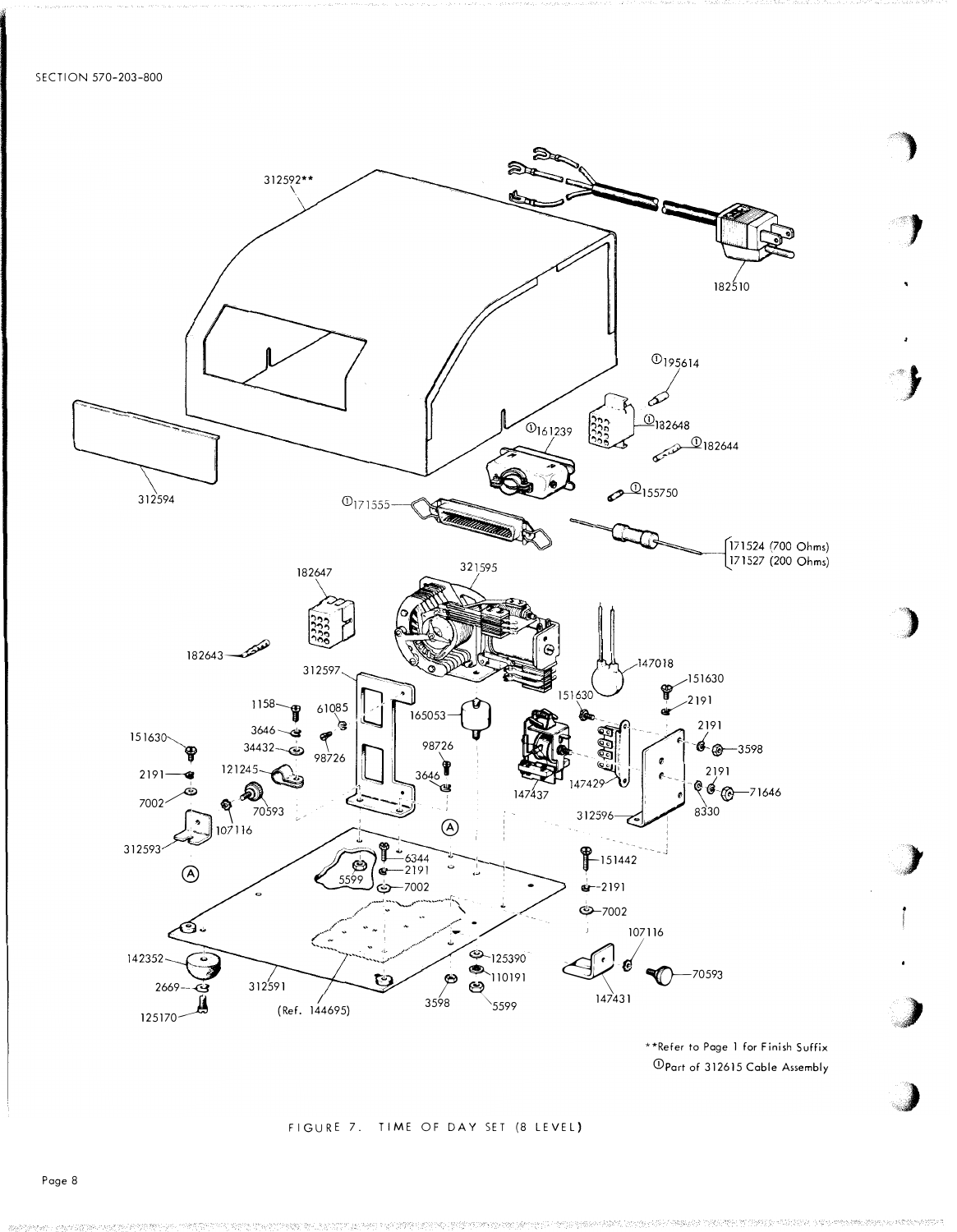#### NUMERICAL INDEX

| Part   | Description and                      | Part   | Description and                 |
|--------|--------------------------------------|--------|---------------------------------|
| Number | Page Number                          | Number | Page Number                     |
|        |                                      |        |                                 |
| 252M   | Coil, Magnet 2                       | 144636 | Pawl 2                          |
| 1046   | Screw, 6-40 Shoulder 2               | 144637 | Bushing, Eccentric 2            |
| 1158   | Screw, $6 - 32 \times 5/16$ Fil 8    | 144639 | Handwheel 3                     |
| 2034   | Washer, Flat 2                       | 144640 | Camsleeve 3                     |
| 2191   | Washer, Lock 2 to 8                  | 144641 | Ratchet, 20T 3                  |
| 2199   | Nut, $7/16 - 32$ Hex 3               | 144642 | Ratchet, 24T 3                  |
| 2201   | Nut, $5/16 - 32$ Hex 3               | 144643 | Washer, Flat 3                  |
| 2263   | Nut, 8-32 Hex 5                      | 144644 | Spacer, .150" Thk 3             |
| 2669   | Washer, Lock 3, 5, 8                 | 144645 | Cam, Blank 3                    |
| 3598   | Nut, 6-40 Hex 2, 8                   | 144646 | Shaft, Main 3                   |
| 3640   | Washer, Lock 2, 7                    | 144647 | Bushing, Main Shaft 3           |
| 3646   | Washer, Lock 7, 8                    | 144648 | Plate, Side 3                   |
| 5363   | Spring, Compression 2                | 144649 | Bracket, Connector 2            |
| 5599   | Nut, 8-32 Hex 8                      | 144651 | Bracket, Motor 2                |
| 6344   | Screw, $6-32 \times 11/32$ Hex 8     | 144652 | Bracket, Magnet 2               |
| 7002   | Washer, Flat 2, 4, 5, 7, 8           | 144653 | Pawl 2                          |
| 8330   | Washer, Flat 5, 8                    | 144654 | Cam, $#1$ 3                     |
| 34432  | Washer, Flat 8                       | 144655 | Cam, $#2$ 3                     |
| 55088  | Spring 2                             | 144656 | Cam, $#3$ 3                     |
| 55089  | Spring 2                             | 144657 | Cam, $#4$ 3                     |
| 61085  | Washer, Lock 2, 6, 8                 | 144658 | Cam, $#5$ 3                     |
| 70593  | Screw, 6-40 Thumb 6, 7, 8            | 144659 | Cam, $#6$ 3                     |
| 71646  | Nut, 6-32 Hex 5, 8                   | 144660 | Cam, $#7$ 3                     |
| 72508  | Screw, $6-40 \times 3/4$ Hex 2       | 144661 | Cam, $#1$ 3                     |
| 76461  | Washer, Flat 2                       | 144662 | Cam, #2 3                       |
| 82474  | Terminal 2, 3, 7                     | 144663 | Cam, $#3$ 3                     |
| 85931  | Post, Spring 2                       | 144664 | Cam, $#4$ 3                     |
| 86079  | Washer, Felt 2                       | 144665 | Cam, $#5$ 3                     |
| 91198  | Wick, Felt 2                         | 144666 | Cam, $#1$ 3                     |
| 92265  | Screw, $2-56 \times 1/8$ Rd 2        | 144667 | Cam, $#2$ 3                     |
| 93117  | Washer, Lock 3                       | 144668 | Cam, $#3$ 3                     |
| 98361  | Shim, .005" Thk 3                    | 144669 | Cam, $#4$ 3                     |
| 98726  | Screw, $3-48 \times 1/4$ Fil 2, 6, 8 | 144670 | Cam, $#5$ 3                     |
| 98819  | Knob 4                               | 144672 | Bail, Driving 2                 |
| 99817  | Foot 5                               | 144673 | Shaft, Driving Bail 2           |
| 101386 | Spring 2                             | 144674 | Bracket, Driving Bail 2         |
| 103966 | Spacer 5                             | 144678 | Pin, Locating 3                 |
| 105441 | Screw, 8-32 Set 4                    | 144679 | Lever <sub>2</sub>              |
| 105546 | Jumper, 2" Black 3, 7                | 144683 | Bracket, Detent 2               |
| 107116 | Washer, Lock 6, 7, 8                 | 144684 | Cam, Double 3                   |
| 108713 | Washer, Lock 3                       | 144685 | Drum, Unit Minute 3             |
| 110191 | Washer, Lock 5, 8                    | 144686 | Drum, Ten Minute 3              |
| 110743 | Washer, Lock 2, 3                    | 144687 | Drum, Hour 3                    |
| 1110!7 | Screw, $6-40 \times 5/16$ Fil 3      | 144692 | Cam, Quadruple 3                |
| 111410 | Washer, Flat 2                       | 144693 | Cam, Drive 2                    |
| 111599 | Spring, Compression 2                | 144694 | Bar, Tie 3                      |
| 111640 | Screw, 2-56 x 7/32 Fil 3             | 144695 | Plate, Base 2, 3, 5, 6, 8       |
| 112626 | Nut, 10-32 Hex 3                     | 144696 | Motor, 115V AC Synchronous 2    |
| 119649 | Ring, Retaining 2                    | 144697 | Bracket, Driving Lever 2        |
| 119652 | Ring, Retaining 2                    | 144698 | Contact Assembly 3              |
| 121125 | Washer, Spring 2                     | 144699 | Contact Assembly 3              |
| 121245 | Clamp, 5/16 ID Cable 2, 8            | 144792 | Spacer 2                        |
| 121246 | Clamp, 3/8 ID Cable 4                | 144986 | Spacer 3                        |
| 122838 | Shim, .010" Thk 3                    | 144987 | Spacer, .094" Thk 3             |
| 123724 | Board, Terminal 7                    | 145007 | Diode 4                         |
| 124223 | Screw, 6-40 Shoulder 2               | 145027 | Switch, Stepping 5              |
| 125011 | Washer, Flat 3                       | 145046 | Connector, 3 Pt Plug 2          |
| 125015 | Washer, Flat 2, 4                    | 145066 | Cable Assembly 2                |
| 125170 | Screw, 8-32 x 5/16 Fil 5, 7, 8       | 145262 | Spring 2                        |
| 125258 | Spring 2                             | 145268 | Indicator 3                     |
| 125390 | Washer, Flat 8                       | 145797 | Shield, Pawl Release 3          |
| 138166 | Screw, 8-32 Set 7                    | 145899 | Post, Spring 2                  |
| 142352 | Foot, Mounting 7, 8                  | 146365 | Contact Assembly, Seven Level 3 |
| 142898 | Connector, 24 Pt Plug 5              | 146366 | Contact Assembly, Five Level 3  |
| 142899 | Connector, 24 Pt Receptacle 2        | 146432 | Bar, Tie 3                      |
| 144550 | Screw, 6-40 Set 2                    | 146441 | Plate, Bearing 2                |
| 144632 | Cable Assembly 2                     | 146442 | Modification Kit 2              |
| 144635 | Lever <sub>2</sub>                   |        |                                 |

**Contact Contact Contact Contact Contact Contact Contact Contact Contact Contact Contact Contact Contact Contact Contact Contact Contact Contact Contact Contact Contact Contact Contact Contact Contact Contact Contact Conta** 

 $\mathbf{I}$ 

 $\sim$ 

| Part             | Description and                                                     |
|------------------|---------------------------------------------------------------------|
| Number           | Page Number                                                         |
|                  |                                                                     |
| 146564           | Bracket, Bearing 2                                                  |
| 146566           | Shaft 2                                                             |
| 146567           | Cam, Drive 2                                                        |
| 1470 18          | Varistor 5, 8                                                       |
| 147045**         | Bracket, Mounting 5                                                 |
| 147 12 1         | Coupling 2                                                          |
| 147122           | Link, Drive 2                                                       |
| 147348           | Cam, Unit Minute<br>3                                               |
| 147349           | Cam, Ten Minute 3                                                   |
| 147350           | Cam, Hour 3                                                         |
| 147351<br>147352 | Bracket, Mounting 4                                                 |
| 147353           | Plate 4                                                             |
| 147354           | Switch, 4 Wafer 4<br>Switch, 1 Wafer 4                              |
| 147355           | Cable Assembly<br>4                                                 |
| 147356           | Plate, Designation<br>$\overline{4}$                                |
| 147358           | Cable Assembly 4                                                    |
| 147359           | Bracket 4                                                           |
| 147369           | Jumper, 12" White 4                                                 |
| 147428**         |                                                                     |
| 147429           | Cover, Clock 5<br>Strip, Terminal 5, 8                              |
| 147430           | Bracket, Front 5                                                    |
| 147431           | Bracket, Side 5, 7, 8                                               |
| 147432           | Bracket, Connector 5                                                |
| 147433           | Plate, Base 5                                                       |
| 147434           | Cable w/Terminals 5                                                 |
| 147437           | Relay, 118 Ohm 5, 8                                                 |
| 147500           | Modification Kit 1, 4                                               |
| 147982           | Motor, 115V AC Synchronous 2                                        |
| 148157           | Knob, Gray 7                                                        |
| 150687           | Stud 7                                                              |
| 150873<br>150966 | Collar <sub>2</sub><br>Insulator, Terminal 3                        |
| 150978           | Screw, 6-40x 1-1/8 Fil 2                                            |
| 151335           | Stud 3                                                              |
| 15 14 15         | Block, Terminal 3                                                   |
| 151416           | Nut, 6–40 Hex<br>3                                                  |
| 151442           | Screw, $6-40 \times 1/2$ Hex 2, 8                                   |
| 151626           | Terminal 2, 6, 7                                                    |
| 151630           | Screw, 6-40 x 1/4 Hex 2 to 8                                        |
| 151631           | Screw, 6-40 x 5/16 Hex 2, 3, 4                                      |
| 151632           | Screw, 6-40 x 3/8 Hex 2, 5, 7                                       |
| 151657           | Screw, $6-40 \times 1/4$ Fil<br>3                                   |
| 151678<br>151686 | Screw, 1/4-32 Pilot 5                                               |
| 151722           | Screw, $4-40 \times 3/8$ Fil 3                                      |
| 151724           | Screw, $6-40 \times 3/16$ Hex 3, 5<br>Screw, $10-32 \times 5/8$ Hex |
| 151735           |                                                                     |
| 151827           | Screw, 4–40 x 5/16 Hex 2<br>Strap, Terminal 7                       |
| 151898           | 2<br>Spring                                                         |
| 152893           | Screw, 4-40 x 1/4 Hex 2, 7                                          |
| 153841           | Screw, $6-40 \times 9/16$ Hex<br>-7                                 |
| 155750           | Sleeve, 3/32 ID x 1/2" Lg                                           |
|                  | Insulating 7, 8                                                     |
| 155754           | Sleeve, $1/16$ ID x $1/2$ " Lg<br>Insulating 2, 6                   |
|                  |                                                                     |
| 158186           | Screw, $4-40 \times 7/32$ Fil<br>2                                  |
| 158753           | Armature, Magnet 2                                                  |
| 158754           | Core, Magnet 2                                                      |
| 158757           | Hinge, Mounting 2                                                   |
| 158758           | Shaft 2                                                             |
| 158760           | Post, Spring 2                                                      |
| 158761<br>160455 | Bail, Armature 2<br>Spring 2                                        |
| 161238           | Connector, 36 Pt Receptacle 6                                       |
| 161239           | Connector, 36 Pt Plug 8                                             |
| 161660           | Plate, Identification<br>2                                          |
| 165053           | Cushion, Red Rubber 5, 8                                            |
|                  | **Refer to page 1 for Finish Suffix                                 |
|                  |                                                                     |

Page 9